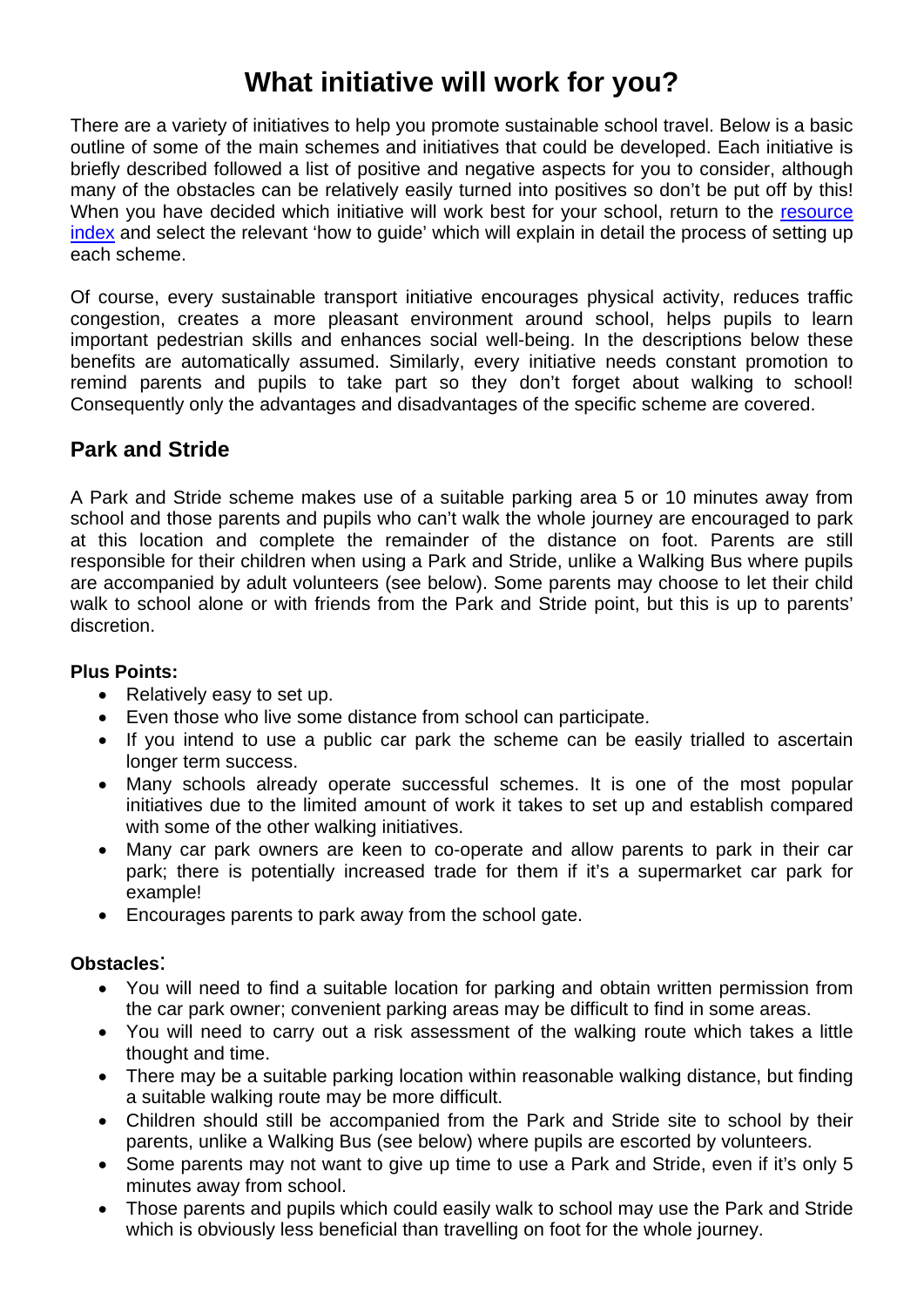# **Walking Bus**

A Walking Bus is a supervised group of children making their way to school on foot. It is an excellent way to encourage more walking to school as even busy parents travelling to work can drop children off to join the bus and then continue on their way. Adult supervisors are trained to lead the walk with a 'driver' at the front of the bus and a 'conductor' at the rear. Walking Bus Schemes can operate in two different ways;

- 1. **From a designated car parking area**. In the mornings, pupils gather at the designated car parking area, adult volunteers will then escort them for the remaining walking journey into school. At the end of the school day, adult volunteers escort pupils on the return journey to the car park. This type of walking bus may also have designated 'bus stops' on its walking route from which more pupils could be collected and dropped off at specific times.
- 2. **Following a pre-determined route.** Adult volunteers begin at a designated starting point and follow a pre-defined route stopping at pre-arranged 'bus stops' at specific times to pick up pupils on route into school. On the return journey the walking bus follows the same route dropping off pupils at the 'bus stops'.

Your Road Safety Officer can advise about the most suitable routes for your bus, they will also risk assess the route for you. Hi-visibility walking jackets are worn to ensure the bus is seen at all times. The Walking Bus will set off from the agreed starting point at a designated time and may be timetabled to arrive at school in time for Breakfast Club or normal morning starting time.

You may decide to operate your Walking Bus for one day a week to begin with and then slowly increase this as a way to gradually accustom your parents and pupils to using it. Additionally, it can be set up to operate at the start or end of the school day, or at both of these times.

### **Plus Points:**

- Pupils walk with adult supervisors from an agreed starting point, meaning that busy parents can drop of children and continue on their journey to work.
- Each bus route has a register so all pupils are accounted for.
- Because a register is kept on the Walking Bus, there is a ready made means to quantify your success.
- Hi-visibility clothing is worn.
- All volunteers are trained by Durham County Council's Road Safety Team.
- All volunteers are CRB checked.
- A reward scheme is offered by Durham County Council's Travel Plan Team for those pupils who take part in a Walking Bus. Pupils who have used the bus for 70% of each term receive a special metal pin badge. There is a different design to collect each term.
- Walking Buses are high profile everyone who passes by, will see the Walking Bus on its way to school.

- It can take time to plan the route and recruit enough volunteers to help.
- It is sometimes difficult to retain adult volunteers.
- Adult supervisors need to be CRB checked and trained, this takes additional time.
- If numbers of children increase on a route, then more adult supervisors may be needed.
- Those choosing to join the Walking Bus could already be walking to school anyway.
- Parents may not like the idea of volunteers, whom they don't know, walking their children to school.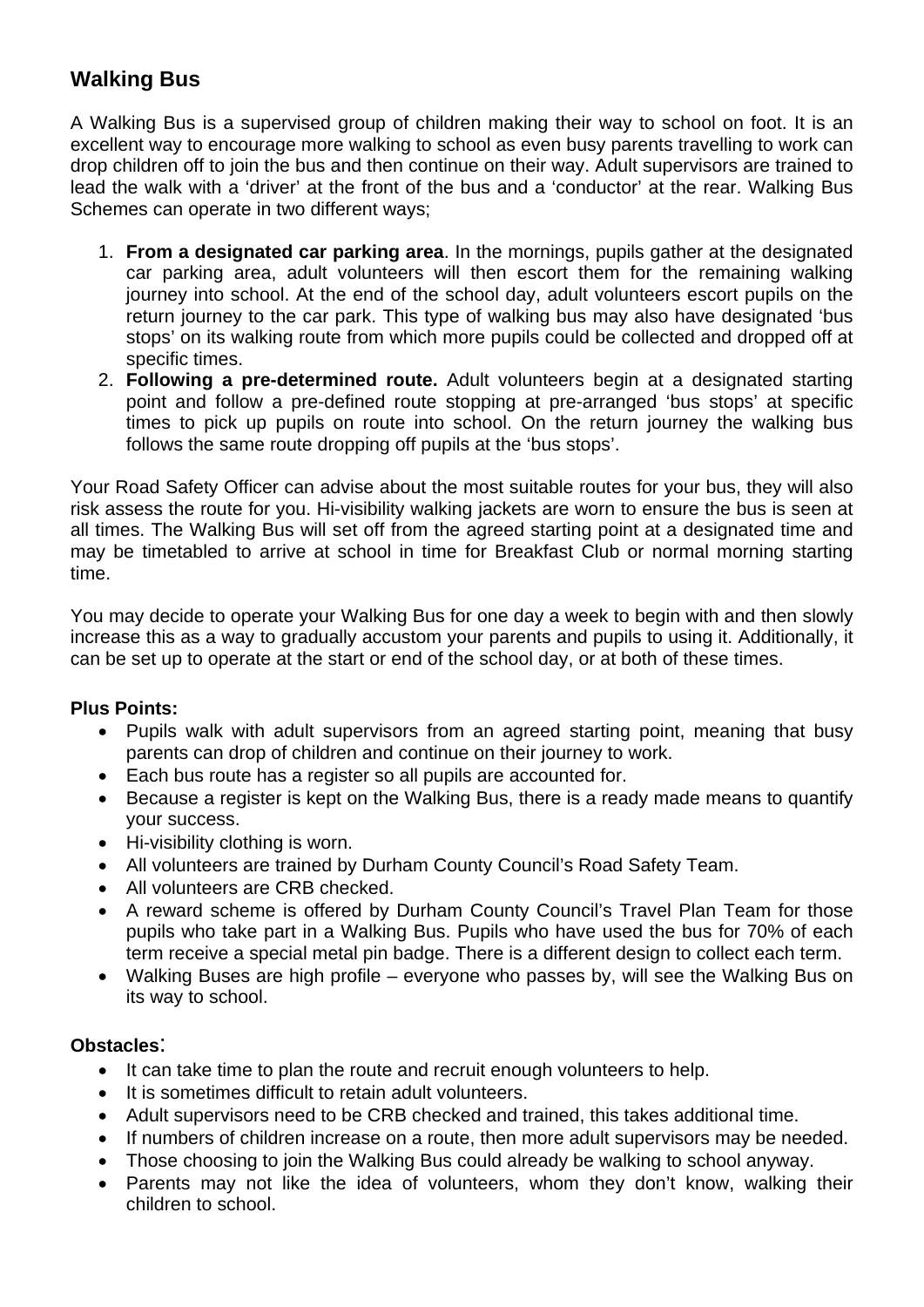### **WOW (Walk Once a Week) Scheme**

A WOW scheme, as the name suggests, promotes Walking Once a Week. The School Travel Plan Working Group, with the help of the School Council, choose a specific day and all the school community make a special effort to walk at the same time, every Wednesday for example. A WOW scheme can also work whereby pupils to pledge to walk one day a week, but they choose their own day, taking into account their own personal circumstances. Such schemes are often called 'Walk Whenever'. However, bear in mind that this type of scheme is likely to have less visual impact than a specific day WOW scheme.

WOW is an ideal way to promote walking to school for children who would normally travel by car and could be incorporated with the Park and Stride scheme (see above). If a Park and Stride is unavailable, those children who genuinely have to travel by car can walk around the playground a certain number of times, enabling participation of a different kind. WOW schemes are often implemented as a pre-cursor to other walking schemes and are a good way to gauge longer term commitment of parents and pupils.

### **Plus Points:**

- The initiative can be very quick and easy to set up compared with other walking initiatives.
- You can determine when in the week the scheme operates.
- Pupils can choose their common walking day and then name the day i.e Walk on Wednesday, Stride-day Friday.
- In a Walk Whenever type scheme, pupils choose a day personal to them; this enables individuals to avoid days when they have sports or music equipment to carry.
- A WOW scheme can be used to gradually encourage greater participation in walking over a longer period of time as the more apathetic parents begin to enjoy the benefits of walking.
- It's a good way of gauging commitment for other major walking initiatives, i.e. a Walking Bus, Park and Stride or 5 minute Walking Zone.
- The limited effort of this campaign may encourage school staff to participate along with the pupils.
- The initiative is very simple to understand with even young children being able to grasp the concept of walking once a week.
- This initiative has been popular in many County Durham schools and has had proven success at raising the levels of walking, albeit sometimes only on the particular chosen Walking Day.

- Parents may be of the opinion that only walking once a week won't make much difference.
- Inappropriate parking may only be dealt with on the chosen walking day, rather than throughout the school week. However if parking is removed on the Walking Day it is a good indication of what could be achieved every day with further campaign and walking initiatives.
- Those taking part could be those who are walking anyway.
- In a Walk Whenever type campaign, there may be a limited visual affect on the parental parking outside school compared with a walking day which is common for the whole school community.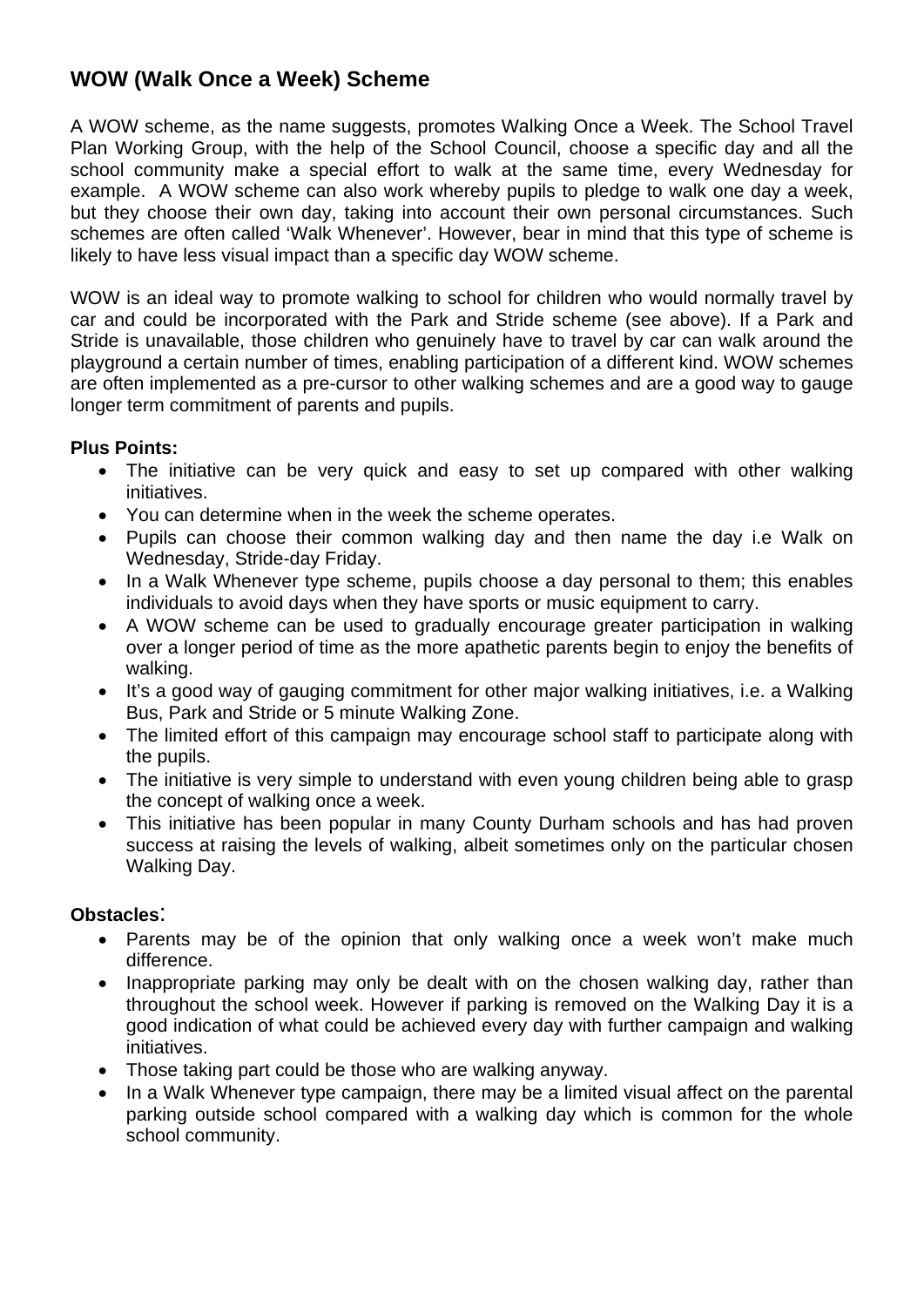# **Walking Zone**

A Walking Zone is a car free area around your school. With this scheme, the zone disperses vehicles thus reducing congestion on the roads immediately around school. Parents who travel to school by car are encouraged to park at the boundary of the zone and continue the journey with their children on foot.

The scheme is developed by a class, often Year 5 in primary, or Year 7/8 in secondary. The pupils decide how big the zone will be (normally either a 5 or 10 minute walk), mark out the zone in a practical field work activity, and then launch the scheme with posters and leaflets. Setting up this type of scheme offers pupils the opportunity to complete real life mapping work as they plan the zone and make use of ICT skills as they prepare materials to promote the scheme. Parents will need to be fully supportive and committed to observing the car free zone boundaries as it is not officially enforceable; the scheme will only be successful if all parents adhere to the rules! However, because this is a pupil led initiative, it does tend to increase participation pressure on parents.

### **Plus Points:**

- Parents and pupils who have to drive to school still benefit from some exercise.
- A Walking Zone keeps school access points and local roads free from parental traffic and parked cars.
- Pupils determine and set up the Walking Zone as part of their curriculum activities; this means they take ownership of it.
- The Walking Zone is very effective at displacing traffic congestion associated with a school.
- A school can choose how big their Walking Zone will be.

- It takes commitment from the class teacher who will work with the pupils to set up the zone.
- It often takes several weeks for the zone to be completed in a number of class based activities.
- Volunteers will be needed to assist with the fieldwork element of the zone's preparation.
- The zone is not enforceable but relies on the good will of parents.
- There could be complaints from residents if cars move into streets previously unaffected.
- A Walking Zone may be difficult for an infant school to set up, since it does not really relate to the KS1 curriculum. However, there is no reason why KS1 pupils can't take part in the scheme, if set up either by the School Travel Plan Working Group, or KS2 pupils who will lead by example to show how the scheme should be used.